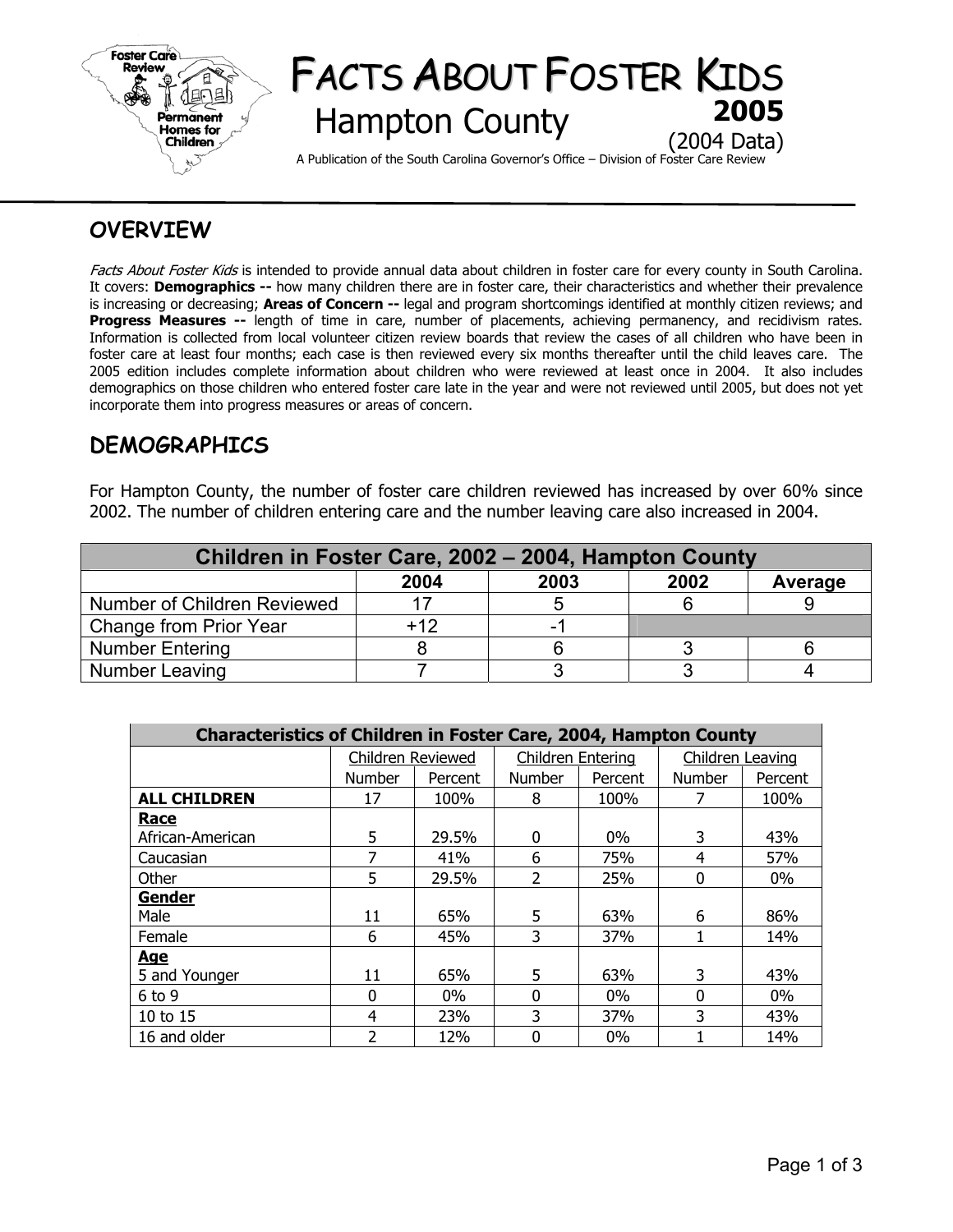# **AREAS OF CONCERN**

In 2004, Review Board members held seven meetings and 20 reviews. Of the 20 reviews held, eight (40%) had at least one area of concern cited by the local Review Board. The only cited legal violation was No Timely Merits Hearing. The most often cited program violations were No Current/Incomplete or Inappropriate Case Plan and No Advance Packets.

| Frequently Cited Areas of Concern, 2002 - 2004, Hampton County |      |            |      |  |
|----------------------------------------------------------------|------|------------|------|--|
|                                                                | 2004 | 2003       | 2002 |  |
| Legal:                                                         |      |            |      |  |
| No Timely Permanency Plan Hearing                              |      |            |      |  |
| No Timely Probable Cause Hearing                               |      |            |      |  |
| No Timely Merits Hearing                                       | 3    | 2          | 1    |  |
| No Face to Face Contact                                        |      |            |      |  |
| No Court Order at Review/Non-Compliance w/Court Order          |      |            |      |  |
| No Thorough Adoption Assessment/Specific Child Recruitment     |      |            |      |  |
| <b>Other Statutory Violations</b>                              |      |            | 2    |  |
| <u>Program:</u>                                                |      |            |      |  |
| No Progress Report                                             | 2    |            | 2    |  |
| Lack of Progress Permanency Plan                               |      |            |      |  |
| No Current/Incomplete/Inappropriate Case Plan                  | 4    |            |      |  |
| <b>Interested Parties Not Invited</b>                          |      |            |      |  |
| No Timely FCRB Hearing                                         |      | 2          |      |  |
| No Advance Packet                                              | 4    |            | 1    |  |
| Other Policy/Procedure Issues                                  |      |            |      |  |
| <b>TOTAL</b>                                                   | 14   | 5          | 8    |  |
| <b>Percent of Reviews with Areas of Concern</b>                | 40%  | <b>50%</b> | 67%  |  |

### **PROGRESS MEASURES**

Four main indicators are used to measure progress towards better outcomes for children in foster care. For each, comparison data for the previous three years are provided.

### **LENGTH OF TIME IN CARE:**

The longer a child is away from their home or a nurturing family environment, the more damaging it can be to the normal development of the child. For this reason, a major goal of the Review Board is to ensure that children achieve permanency as quickly as possible. In 2004, the average length of time in Hampton County decreased to 1.8 years.

### **NUMBER OF PLACEMENTS:**

Research shows the initial placement in foster care is extremely traumatic for a child. Additional changes in placement once in the foster care system can be detrimental to children's development, affecting their ability to learn, establish relationships and develop as stable, secure individuals. In 2004, Hampton County's average number of placements decreased to 1.3.

### **PERCENT ACHIEVING PERMANENCY:**

Permanency for a child means placement with a "forever family." A child can achieve legal permanency upon leaving the foster care system either by returning home to their natural parent or by being adopted. In 2004 of the seven children leaving care, one was adopted and two were returned home to their natural parent.